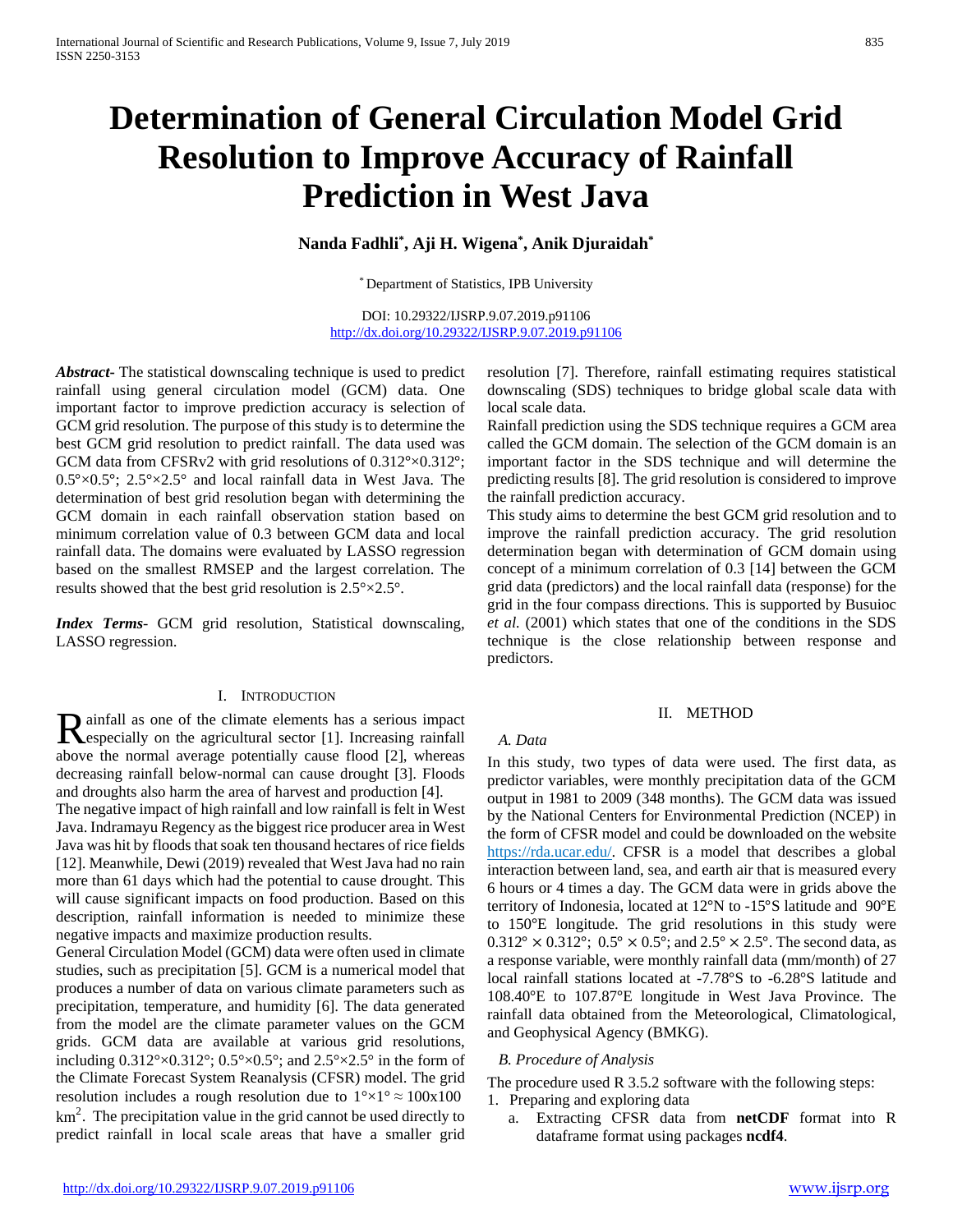- b. Combining predictor variables (CFSR data) with response variables (local rainfall data).
- c. Cleaning the missing data so that the data had a different length of data at each station, but in general, this data had length of 348 months.
- d. The data was divided into two parts, named modeling data and validation data. Modeling data was the entire monthly data except validation data. While the validation data was monthly rainfall data that had been cleaned in item (1.c) in the last 12 months period.
- e. Exploring data using patterns of local rainfall distribution.
- 2. Determining the best grid resolution.

These processes were carried out on three local rainfall stations, namely Leles station (lowland 0-200 metres above sea level (masl) ), Lengkong station (medium land 200-500 masl), and Sangiang station (plateau> 500 masl) [10].

The processes were as follows:

- a. Determining the GCM grid that would be used as a reference. The grid was the closest coordinates to the local rainfall station.
- b. Calculating correlation between the local rainfall station and GCM grid precipitation on four compass directions with the reference grid as the center [7].
- c. Selecting grids from step (2b) with correlation value at least 0.3.
- d. Forming a square / rectangular domain that includes the grids in point (2.c). The process illustration of determining the GCM domain is shown in Figure 1.



Figure 1: Illustration of determining domain GCM

Information:

- : The Reference grid
- **The grid with correlation of at least 0.3**
- e. Performing LASSO regression modeling with the domain obtained in (2.d) using the **glmnet** function in the R program, and finding the best lambda  $(\lambda)$  using the **cv.glmnet** function.
- f. Doing predictions and validations using validation data.
- g. Steps 2.a to 2.f were repeated for each GCM grid resolutions, including  $0.312^{\circ} \times 0.312^{\circ}$ ;  $0.5^{\circ} \times 0.5^{\circ}$ ; and  $2.5^{\circ} \times 2.5^{\circ}$ .

The results of determining grid resolution were shown in Table 1. The grid resolution of  $2.5^{\circ} \times 2.5^{\circ}$  has relatively high correlation and low RMSEP in each type of land. This could be h. Choosing the best grid resolution based on RMSEP value and the correlation coefficient between the predicted and actual rainfall.

## III. RESULT

The data exploration was carried out to three different observation stations based on altitude above sea level. The stations were Leles (lowland 0-200 masl), Lengkong (moderate land 200-500 masl), and Sangiang (high altitude> 500 masl) [10]. These stations were used to determine the best grid resolution. The rainfall pattern in Figure 1 showed monthly rainfall increases with altitude above sea level increases. This was in line with the results of the study by Marpaung (2010) which revealed that land with a height of 600-1300 masl has the highest annual rainfall average compared to the land with altitude below 600 meters above sea level. Each station had a pattern similar to the letter U, which means that high rainfall occurs at the beginning and end of the year. This situation was following the monsoon rainfall pattern in West Java.



Figure 1: Rainfall patterns of (a) Leles station (b) Lengkong station (c) Sangiang station

seen from the correlation value respectively for low, medium and plateau were 0.918; 0.868; and 0.790. Also, the RMSEP of  $2.5^{\circ} \times 2.5^{\circ}$  was also relatively low for each type of lands, which were 50.48; 129.60; and 142.37 respectively for low, medium and high land. The best GCM grid resolution was 2.5°×2.5°.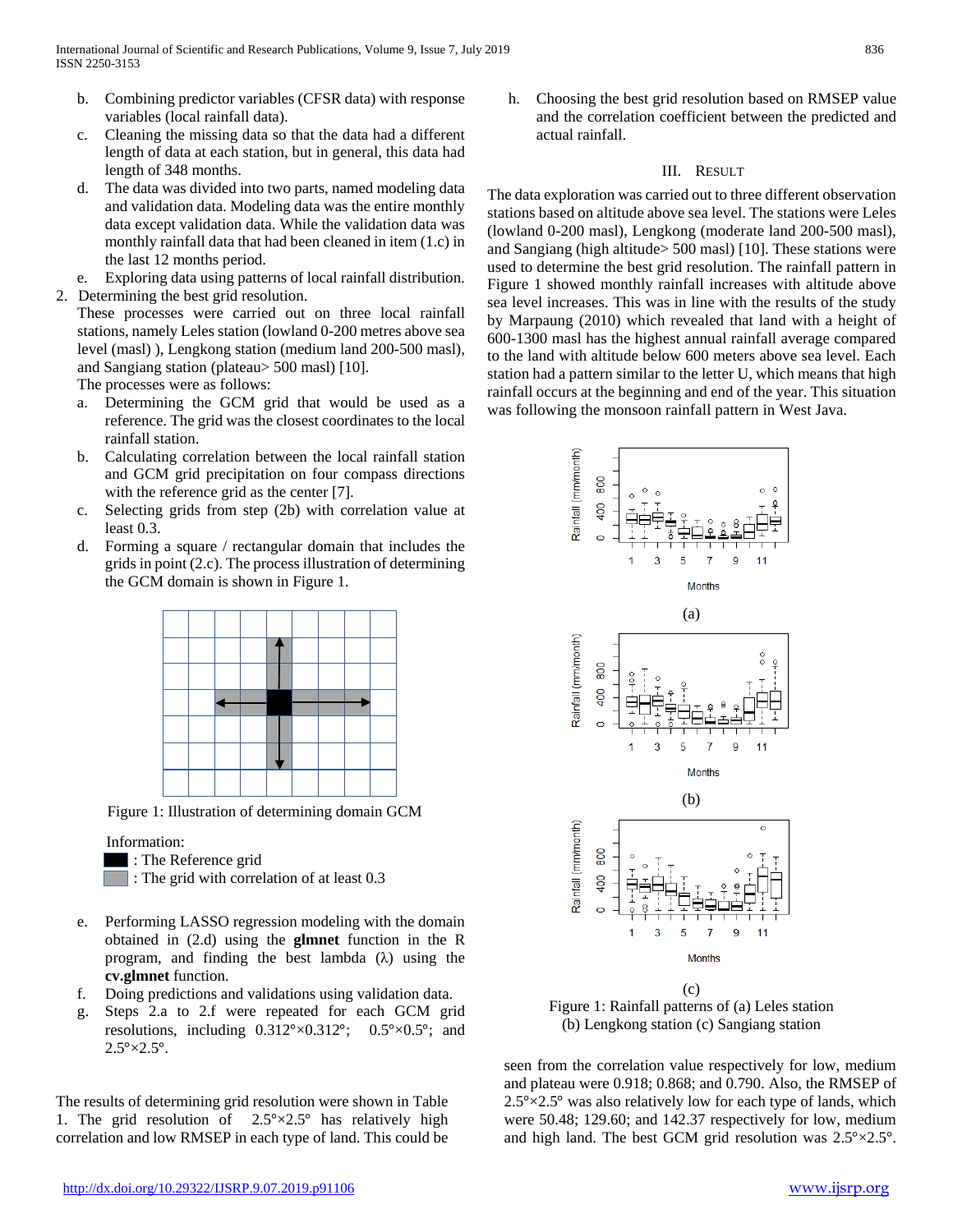The visualizations of RMSEP and correlation values for each type of land in Table 1 shown in Figure 2 and Figure 3.

|--|

| Station  | Type of | Grid                               | <b>GCM</b>      | <b>RMSEP</b> | Correlation |
|----------|---------|------------------------------------|-----------------|--------------|-------------|
|          | land    | resolution                         | domain          |              | y and ŷ     |
| Leles    | Low     | $2.50^{\circ} \times 2.50^{\circ}$ | $13\times 6$    | 50.48        | 0.92        |
|          |         | $0.50^{\circ} \times 0.50^{\circ}$ | $64\times18$    | 62.52        | 0.84        |
|          |         | $0.31^{\circ} \times 0.31^{\circ}$ | $107 \times 28$ | 64.42        | 0.83        |
| Lengkong | Medium  | $2.50^{\circ} \times 2.50^{\circ}$ | $13\times 6$    | 129.60       | 0.87        |
|          |         | $0.50^{\circ} \times 0.50^{\circ}$ | $69\times26$    | 129.71       | 0.87        |
|          |         | $0.31^{\circ} \times 0.31^{\circ}$ | $111\times26$   | 128.75       | 0.91        |
| Sangiang | Plateau | $2.50^{\circ} \times 2.50^{\circ}$ | $13\times 6$    | 142.37       | 0.79        |
|          |         | $0.50^{\circ} \times 0.50^{\circ}$ | $63\times14$    | 153.49       | 0.67        |
|          |         | $0.31^{\circ} \times 0.31^{\circ}$ | $103 \times 23$ | 152.35       | 0.67        |







Figure 3: Correlation for each type of land

Previous research, Wigena (2006) which used an 8×8 domain in Indramayu resulted in RMSEP in the range 63-98 and correlation in the range of 0.50-0.76. Santri (2016) which used an 8×8 domain in Indramayu produced RMSEP in the range 67- 148 and correlations in the range 0.84-0.94. So that it could be concluded that the grid resolution of 2.5°×2.5° could improve the accuracy of rainfall prediction in the low and medium land

## IV. CONCLUSION

The results showed that grid resolution of  $2.5^{\circ} \times 2.5^{\circ}$  was the best grid resolution based on the smallest RMSEP value and the largest correlation in each type of land.

## ACKNOWLEDGMENT

This work is fully supported by Kemenristek DIKTI (Kementrian Riset Teknologi dan Pendidikan Tinggi) of Indonesia.

### **REFERENCES**

- [1] E. Surmaini, E. Runtunuwu, and I. Las, "Upaya Sektor Pertanian dalam Menghadapi Perubahan Iklim," *J. Litbang Pertan.*, vol. 30, pp. 1–7, 2011.
- <http://dx.doi.org/10.29322/IJSRP.9.07.2019.p91106> [www.ijsrp.org](http://ijsrp.org/) [2] A. Rosyidie, "Banjir: Fakta dan Dampaknya, Serta Pengaruh dari

Perubahan Guna Lahan," *J. Perenc. Wil. dan Kota*, vol. 24, no. 3, pp. 241–249, 2013.

- [3] F. Aprian, Y. D. Setianingsi, U. Muntia, A. S. Kartika, S. I. Wicakson, and A. Faru, "Analisis Curah Hujan Sebagai Upaya Meminimalisasi Dampak Kekeringan di Kabupaten Gunung Kidul Tahun 2014," *Khazanah. J. Mhs.*, vol. 6, no. 2, pp. 13–22, 2014.
- [4] Suciantini, "Interaksi iklim (curah hujan) terhadap produksi tanaman pangan di Kabupaten Pacitan," vol. 1, no. April, pp. 358–365, 2015.
- [5] E. Zorita and H. Von Storch, "The Analog Method as a Simple Statistical Downscaling Technique: Comparison with More Complicated Methods," *J. Clim.*, pp. 2474–2489, 1999.
- [6] A. M. Soleh, A. H. Wigena, A. Djuraidah, and A. Saefuddin, "Statistical downscaling to predict monthly rainfall using linear regression with L\_1 regularization (LASSO)," *Appl. Math. Sci.*, vol. 9, no. 108, pp. 5361–5369, 2015.
- [7] A. H. Wigena, "Pemodelan Statistical Downscaling Dengan Regresi Projection Pursuit Untuk Peramalan Curah Hujan Bulanan (Kasus Curah hujan bulanan di Indramayu)," *Disertation*, 2006.
- [8] R. L. Wilby and T. M. L. Wigley, "Precipitation predictors for downscaling: Observed and general circulation model relationships," *Int. J. Climatol.*, vol. 20, no. 6, pp. 641–661, 2000.
- [9] A. Busuioc, D. Chen, and C. Hellstro, "Performance of Statistical Downscaling Models in GCM Validation and Regional Climate Change Estimates : Application for Swedish Precipitation," *Int. J. Climatol.*, vol. 21, pp. 557–578, 2001.
- [10] B. Nuryanto, A. Priyatmojo, and B. Hadisutrisno, "Pengaruh Tinggi Tempat dan Tipe Tanaman Padi terhadap Keparahan Penyakit Hawar Pelepah," *J. Penelit. Pertan. Tanam. Pangan*, vol. 33, no. 1, p. 1, 2018.
- [11] S. Marpaung, "Pengaruh Topografi terhadap Curah Hujan Musiman dan Tahunan di Provinsi Bali Berdasarkan Data Observasi Resolusi Tinggi," *Pros. Semin. Penerbangan dan Antariksa*, pp. 104–110, 2010.
- [12] A. S. Ichsan. 2014. Banjir di Indramayu, Ribuan Hektar Sawah Jadi Sungai [Internet]. Jakarta (ID): Republika; [24 June 2019]. [https://www.republika.co.id/berita/nasional/jawa-barat](https://www.republika.co.id/berita/nasional/jawa-barat-nasional/14/01/19/mzmydz-banjir-di-indramayu-ribuan-hektar-sawah-jadi-sungai)[nasional/14/01/19/mzmydz-banjir-di-indramayu-ribuan-hektar](https://www.republika.co.id/berita/nasional/jawa-barat-nasional/14/01/19/mzmydz-banjir-di-indramayu-ribuan-hektar-sawah-jadi-sungai)[sawah-jadi-sungai](https://www.republika.co.id/berita/nasional/jawa-barat-nasional/14/01/19/mzmydz-banjir-di-indramayu-ribuan-hektar-sawah-jadi-sungai)
- [13] M. K. Dewi. 2019. Potensi Kekeringan Meteorologis di Beberapa Wilayah di Indonesia [Internet]. Jakarta (ID): Meteorological, Climatological, and Geophysical Agency (BMKG); [25 June 2019]. [https://www.bmkg.go.id/press-release/?p=potensi-kekeringan](https://www.bmkg.go.id/press-release/?p=potensi-kekeringan-meteorologis-di-beberapa-wilayah-di-indonesia&tag=&lang=ID)[meteorologis-di-beberapa-wilayah-di-indonesia&tag=&lang=ID](https://www.bmkg.go.id/press-release/?p=potensi-kekeringan-meteorologis-di-beberapa-wilayah-di-indonesia&tag=&lang=ID)
- [14] E. Garcia. 2010. *A Tutorial on Correlation Coefficients*. https://pdfs.semanticscholar.org/c3e1/095209d3f72ff66e07b8f3b152 fab099 edea.pdf .[28 Februari 2019]
- [15] D. Santri, "Pemodelan Statistical Downscaling dengan Regresi Kuantil Menggunakan LASSO untuk Pendugaan Curah Hujan Ekstrim, " *Thesis*, 2016

### AUTHORS

**First Author** – Nanda Fadhli S.Pd, college student, Departement of Statistics, Faculty of Mathematics and Natural Sciences (FMIPA), IPB University, Bogor,16680, Indonesia, and nanda\_senyo@apps.ipb.ac.id

**Second Author** – Prof. Dr. Ir. Aji Hamim Wigena, M.Sc, Lecturer, Departement of Statistics, Faculty of Mathematics and Natural Sciences (FMIPA), IPB University, Bogor,16680, Indonesia, and aji\_hw@apps.ipb.ac.id

**Third Author** – Dr. Ir. Anik Djuraidah, MS, Lecturer, Departement of Statistics, Faculty of Mathematics and Natural Sciences (FMIPA), IPB University, Bogor,16680, Indonesia, and anikdjuraidah@apps.ipb.ac.id

**Correspondence Author** - Prof. Dr. Ir. Aji Hamim Wigena, M.Sc, Lecturer, Departement of Statistics, Faculty of Mathematics and Natural Sciences (FMIPA), IPB University, Bogor, 16680, Indonesia, and [aji\\_hw@apps.ipb.ac.id](mailto:aji_hw@apps.ipb.ac.id)